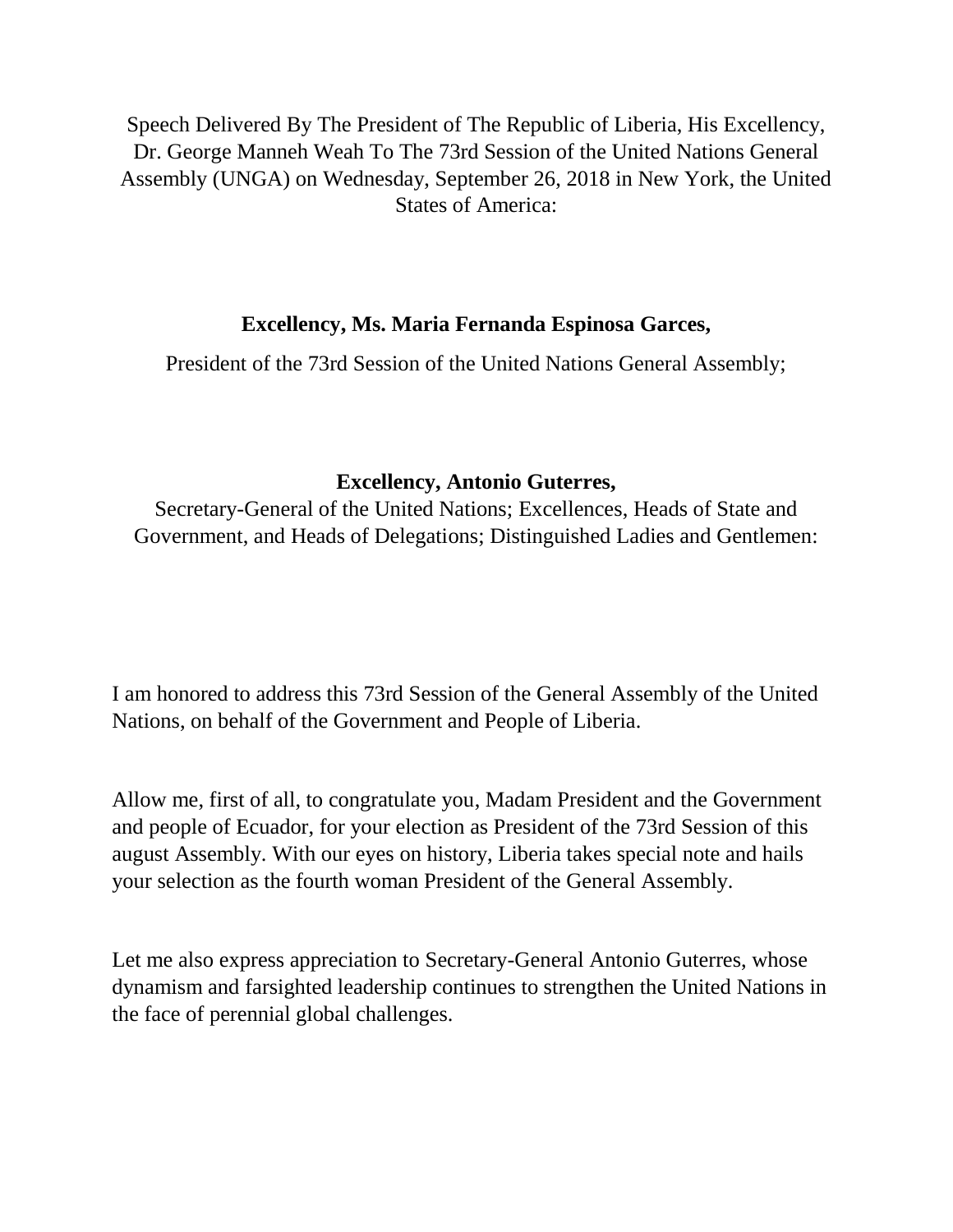**Madame President, Distinguished Ladies and Gentlemen:** Just two weeks ago, we joined millions in Ghana and around the world to bid final farewell to former UN Secretary-General Kofi Annan, devoted his life to peacemaking and conflict resolution; a calling at which he was renowned and successful. With his passing, Africa has lost one of its most illustrious sons, and the world has lost one of the most outstanding diplomats of our time. May his soul rest in perfect peace.

**Madam President, Distinguished Ladies and Gentlemen:** Late last year, Liberians participated in Presidential and Legislative elections, the results of which represented a major shift in the underlying fundamentals of the Liberian political dynamic. In an orderly, lawful, and peaceful manner, Liberians voted in overwhelming numbers for a Change for Hope. This was the first time in 73 years that Liberians enjoyed a peaceful transfer of power from one democraticallyelected Government to another.

At the end of the long campaign, when the results were announced after the runoff, it became clear that the pendulum had swung in the direction of youthful leadership, and that the paradigm had shifted in favor of change and transformation. The United Nations and its various bodies, as well as regional organizations and many of our bilateral partners and friends, were direct witnesses to the maturity of the Liberian electorate, our respect for law and order, and the successful institutionalization of the democratic processes.

As Standard Bearer of the winning Coalition for Democratic Change, the mantle and responsibility of leading this transformation therefore devolved upon me, when I was inaugurated as the 24"" President of Liberia on January 22, 2018. The challenges of leadership are enormous, but in each and every one of these challenges, I see opportunities to make things better, and to bring permanent improvements to the lives of all Liberians, as we devise policies and programs that will have a lasting and positive impact on the lives of our citizens.

**Madam President:** The umbrella program under which we intend to pursue prosperity is the Pro-Poor Agenda for Development and Prosperity (PAPD), our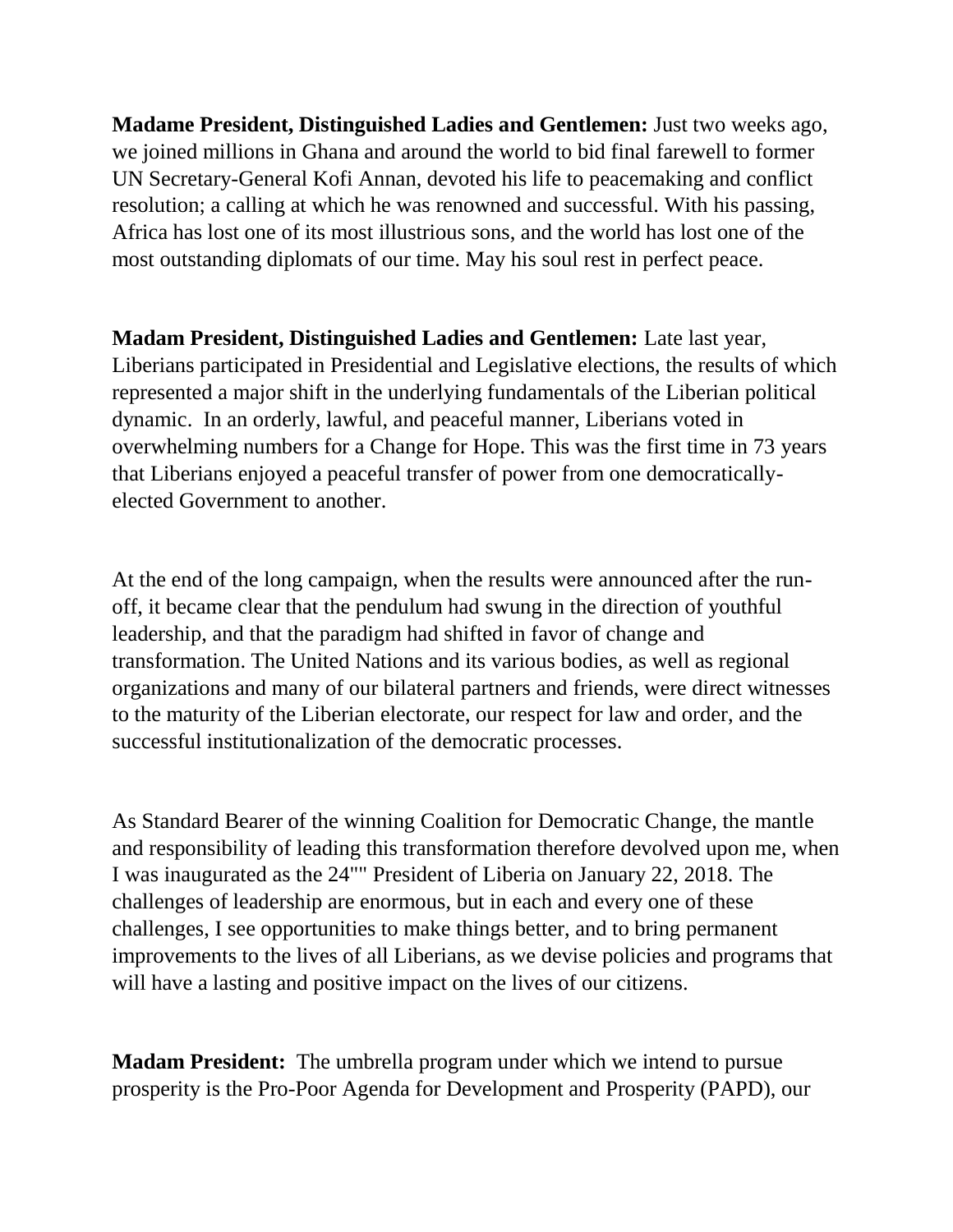National Development Plan for the next five years. This is not an Agenda only for the poor; it is for the benefit of all Liberians. But it is a policy framework that gives priority to the alleviation of poverty, and its core objective and focus is to reduce the marginalization of the most vulnerable, whilst at the same time creating a conducive atmosphere for the middle and upper income Liberian to grow and prosper.

We want to build a harmonious society, based on the goal of economic empowerment, especially for the underprivileged. Our Pro-Poor Agenda is therefore designed to give power to the people, promote economic diversification, protect sustainable peace and encourage good governance. We appeal to our friends, bilateral partners, and private investors to support this agenda.

**Madame President:** As we focus on action plans to implement our development agenda, we are acutely aware of the vulnerability of our youthful population, who are clearly disadvantaged as a result of high unemployment, and a lack of access to quality education opportunities. Our plan is to reverse their unfortunate situation and make them productive citizens through the provision of adequate educational facilities at the high school and college levels, for those who still have interest in pursuing academic programs.

For those youths left behind due to the disastrous civil crisis and who have outgrown their school years, my government is investing in Technical Vocational Education and Training programs to build their entrepreneurial and marketable skill-sets.

Being conscious of the importance and impact of infrastructure on social and economic development, my government has identified investment in roads, energy and ports as our key Priority, and it is therefore soliciting funding and other technical expertise to undertake these projects in pursuit of our goal to connect our cities and towns and strengthen our economy.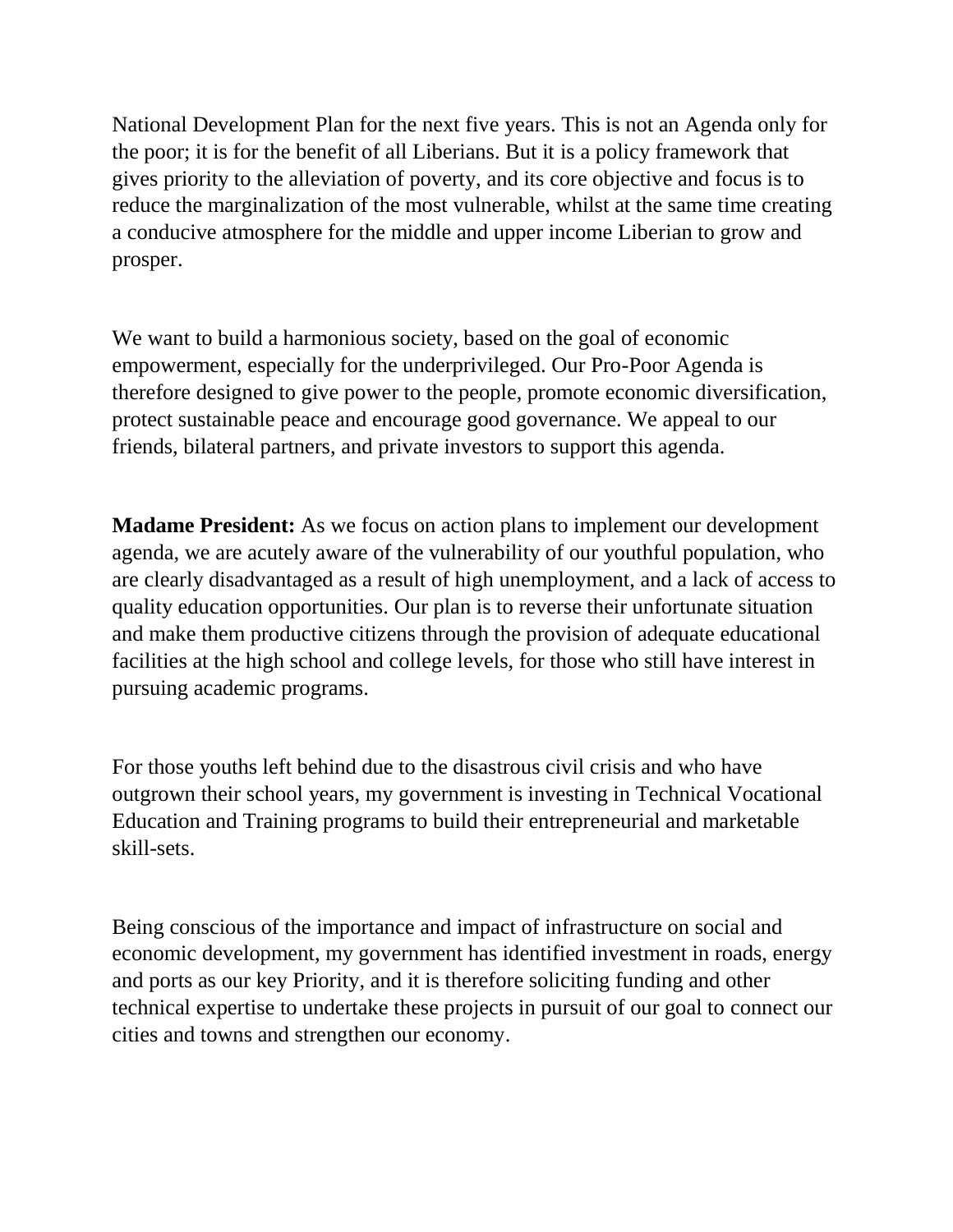**Madam President:** Agriculture is Liberia's comparative advantage and has also been identified as one of our major poverty alleviation instruments because it will lead us to self-sufficiency in food production, upset employment and as well as open doors for industrialization. With the implementation of the new special economic zone, we intend to attract labor-intensive light manufacturing.

Madam President, drawing from the experience of the 2014 Ebola epidemic that took the lives of thousands of Liberians and health workers, we intend to efficiently and properly organize our healthcare delivery system to ensure that the health and wellbeing our people is improved.

Finally, we are placing emphasis on national security to enable our people move and live freely without fear. With the recent withdrawal of the United Nations Peace-keeping Mission in Liberia, we are now in charge of our own security. We thank you for the sacrifices that you have made in securing and maintaining the peace after our prolonged civil crisis. In this regard, we like to extend our personal appreciation to Mr. Farif Zarif of Afghanistan, who as Special Representative and last head of the United Nations Mission in Liberia from 2015- 2018 supervised an orderly withdrawal of troops, while simultaneously securing the peace environment for peace that allowed for the robust political campaign to take place without incidence.

Madam President: My country has finally turned the corner with more years of peace than preceding years of war guided by our peace agreement signed in Accra 15 years ago. We thank the members and Security County of the United Nations for the UMNIL Peace-keeping Mission which brought stability and helped us rebuild our institutions and communities. We are a peace-keeping success story and we are grateful for the support given!

But the nation which has experienced civil war must never take peace for granted and forget the long shadow years of conflict still cast over people's lives. We must realize and appreciate that ours is still a fragile peace. Our people across the country still bear the scars of conflict, we therefore intend to initial series of national peace dialogues. Throughout Liberia, we must restart those difficult conversations at the local level and include our youths so that they and we do not